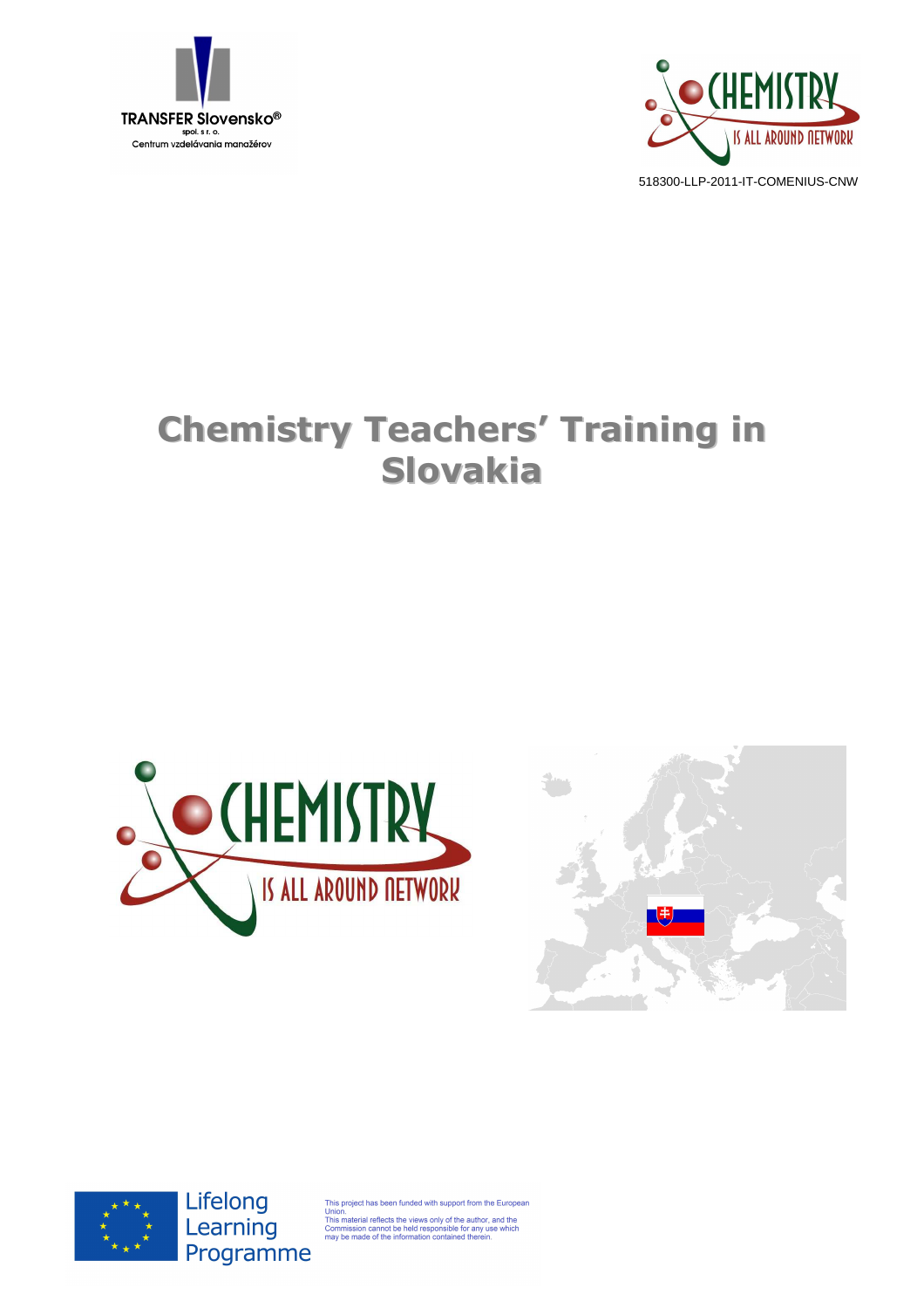



# **Chemistry Teachers' Training in Slovakia**

**KATARÍNA JAVOROVÁ**

Department of Didactics in Science, Psychology and Pedagogy, Faculty of Natural Sciences, Comenius University in Bratislava TRANSFER SLOVENSKO, S.R.O (SLOVAKIA) DUBRAVA@TRANSFER.SK

# **ABSTRACT**

National Situation Report contains basic information about the situation in preparation of students of universities who study the profession of a teacher of chemistry. This report contains also information about the preparation of current teachers of chemistry at basic schools and high schools. There are named main problems in preparation of future teachers resulting from the current situation in teaching of scientific subjects. In part of initial teacher training we provide an overview of universities which prepare future teachers and in the part in-service teacher training we provide an overview of national projects which have been implemented at Slovakia in last 5 years and whose aim was to prepare future teachers of chemistry and also current teachers of chemistry at basic schools and high schools for modern, open, flexible and good system of educating. There are also named the main problems and barriers in preparation of future teachers and the problems of currents teachers of chemistry in teaching, attitude of students at universities towards chemistry and about the possibilities of solving them. We provide also results of workshop of teachers and experts in chemistry, their opinions at the state of teaching of chemistry at Slovakia from the point of preparation of future teachers.

# **1. National Situation on Teacher Training**

# **1.1 Initial Teacher Training**

Ongoing reform on increasing the quality of school system in Slovakia was reduced by creation of school law and resulting creation of state and school educational programs without involving the most important part – teachers, employers of graduate institutes and universities. The Science subjects as Physics, Chemistry, Biology, Math and Geography are not the favorite ones and students classify them as difficult. They do not choose them for their future study. The main problem for experimental sciences is retreat from experiments at elementary and high schools, decreasing amount of hours of teaching scientific subjects and missing laboratories at most of the schools. In the past 20 years the problem has been growing and there are also good teachers of scientific subjects missing both at elementary and high schools. There is also missing interest of young people to study and be employed as teachers. The top factor which influences working of scholar system is the quality of its teachers. Inferior teacher cannot provide good education even when all of the conditions for teaching are provided. On the contrary, a good teacher can compensate worse conditions of educational process. Modern educated teacher is a cure for healing the Slovak educational system (National Report on Motivation). Education in Slovakia is dependent on the level of teachers, quality of preparation at the universities but mainly on providing conditions for professional and personal development of a teacher. Vocational schools and conservatories (teachers in preschools, educators, teachers in artistic schools) have in competition providing good selection and preparation for the teacher work. There are 11 universities in Slovakia, which prepare future teachers at the bachelor level BSc. and master level Mgr. From those 7 universities prepare future teachers of chemistry for ISCED 2 and ISCED 3 mainly at scientific faculties ( UK Bratislava, UKF Nitra, UMB Banská Bystrica, UPJŠ Košic) and pedagogical faculties (TU Trnava, KU Ružomberok, UJŠ Komárno – only BSc. level). Study programs of each university differ even though there are perennial efforts for an uniform attitude in preparation of the scientific teachers.

It is needed to say that there is insufficient amount of applicants for studying teaching, mainly in scientific subjects. Almost half of the applicants come from grammar schools, the rest from vocational



Lifelong Learning Programme

This project has been funded with support from the European This project has been funded with support from the Europe<br>Union.<br>This material reflects the views only of the author, and the<br>Commission cannot be held responsible for any use which<br>may be made of the information contained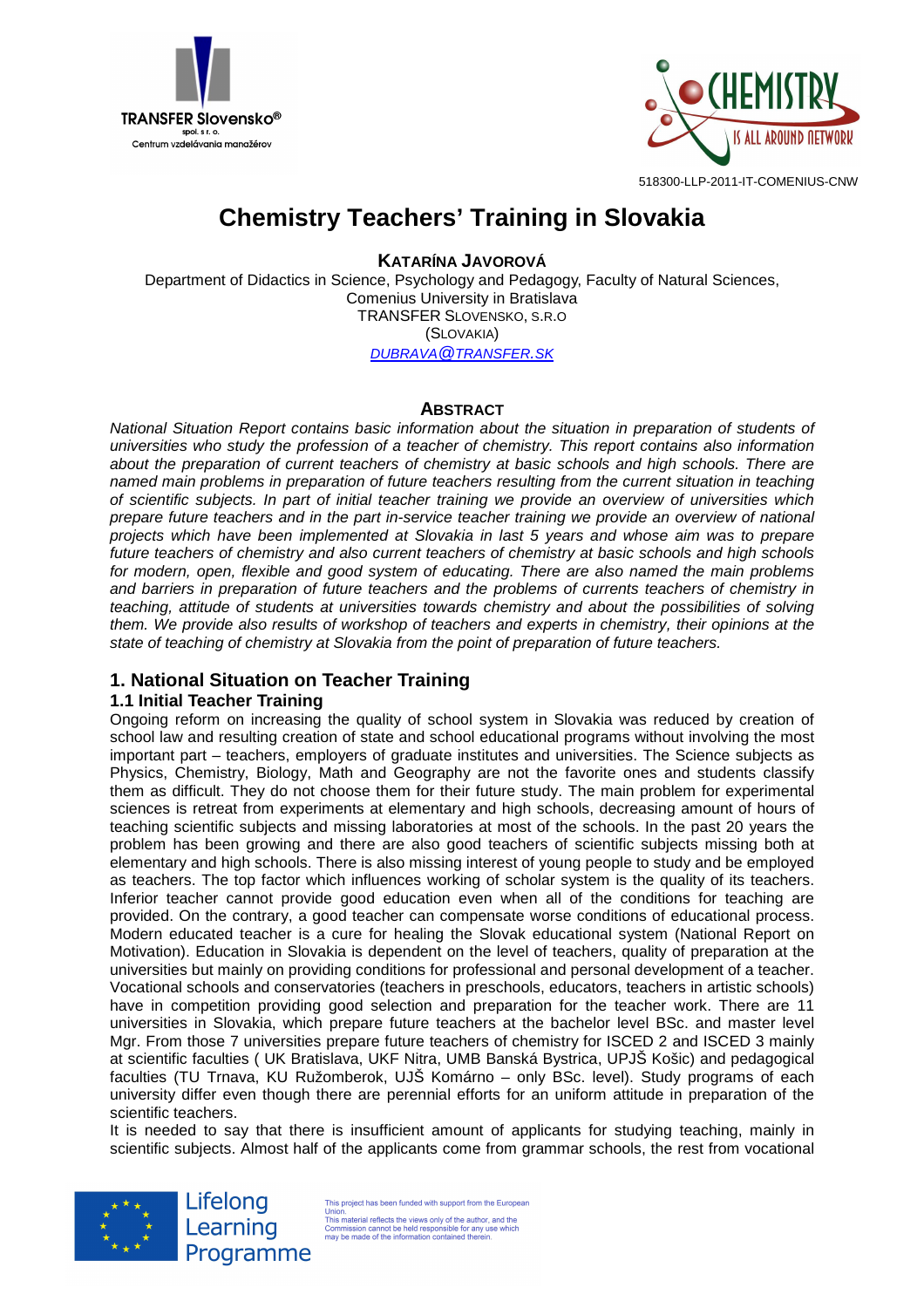



schools but also from secondary vocational schools, those are mainly students who got only average or below average results or they consider studying of teaching as something temporary because they were not successfully admitted to non-teaching subjects departments.

For the improvement of the selection of applicants for the job of a teacher and their preparation it is needed to increase attractivity of teaching. In the process of selection it is needed to focus on the most successful students of high schools, work out the professional standards and improve the preparation for teaching, provide sufficient pedagogical practice at training schools (average duration of pedagogical practice in Slovakia is 6 weeks (1 approbation subject during their study).

#### **1.2 In-service Teacher Training**

At the Faculty of Natural Sciences of UK in Bratislava there is the Department of Natural Sciences, Psychology and Education which prepares future teachers. It is the creator and leader in many national and international projects since 1999, for example Infovek (www.infovek.sk), COMENIUS, RAFT, MVP ZŠ and MVP SŠ (www.modernizaciavzdelavania.sk). In these projects are applied experiences and results from researches and are used in innovative preparation of teachers of Chemistry, Biology, Geography and Environmental Education. The department gradually offers students new optional subjects in which they can spread their portfolio of knowledge but also can gain new competences in teaching. Those are, for example, The Art of Presentation and Communication, Activating Methods and their Use in Teaching, Tools of Motivation in Teaching Chemistry and optional subjects focused on work with digital technologies – Work with Interactive Board, Didactic Software for Teaching Science Subjects, Mobile Science Education, Creation of Web Pages and other optional subjects. Other faculties also try to improve the study by involving attractive subjects into their curricula.

On the basis of years of experiences from the work on the national projects (Infovek, Modernizácia vzdelávania na ZŠ a SŠ, Moderný učiteľ, etc.) it was decided to work out the project for identification of innovative teachers of scientific subjects in Slovakia and connect the work of innovative teachers with preparation of future teachers of scientific subjects at the Faculty of Natural Sciences UK, Department of Education. That is how triennial project KEGA "Incubator of innovative teachers of scientific subjects at elementary and high schools" was created. The aim of this project was to create a database of teachers who create the basis of innovative teachers with whose help the reform of education "from below" will be implemented (new methods and forms of education with support of digital technologies) and also teachers education for improvement of creativity at schools. It is also needed to implement inevitable change in preparation of future teachers of scientific subjects at the universities.

For fulfilling of the aims of Incubator of innovative teachers it is needed to:

- **IDENTIFY INTERS IDENTIFY** innovative teachers of scientific subjects
- Analyze didactic performance of innovative teachers and create a database of innovative teachers of scientific subjects, which will present a mass of innovative teachers at the level of elementary schools and high schools in Slovakia
- connect the work of innovative teachers with the preparation of future teachers of scientific subjects at the universities and create a system of "Innovative Semesters of Science Didactics" where seminars, workshops of innovative education, creative discussions and closer cooperation of Bsc. students and Mgr. students with innovative teachers will take place
- Create a webpage of the project where the work of innovative teachers will be presented (performances from the Innovative Semesters of Science Didactics, photo and video documentations of the project and other innovative activities of the Department of Natural Sciences, Psychology and Education Faculty of Natural Sciences, UK.
- In the final year of the project (2014) it is our aim to work out a publication which should be involved in basic bibliography for the university preparation of future teachers of scientific subjects and for education of teachers, for the need of implementing innovative and creative forms of work at elementary schools and high schools.

The selection of innovative teachers of scientific subjects started in 2012 at the basis of cooperation with teachers during many national projects and also at the basis of analyzing the performances of



Lifelong Learning Programme

This project has been funded with support from the European This project has been funded with support from the Europy<br>Union.<br>This material reflects the views only of the author, and the<br>Commission cannot be held responsible for any use which<br>may be made of the information contained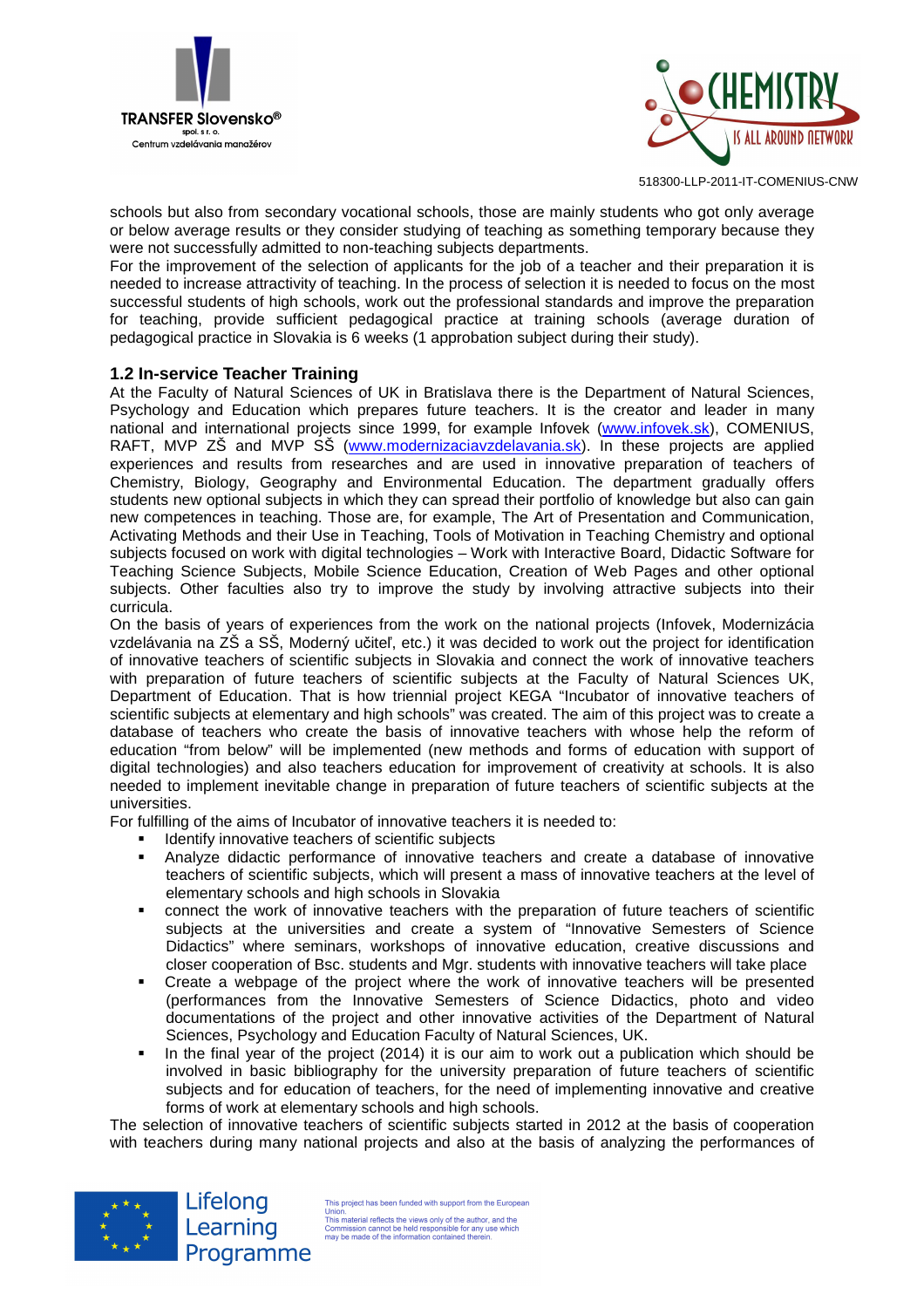



teachers from various projects and competitions focused on modernization of education. The database is continuously renewed.

During the winter semester of the academic year 2012/2013 was during the period of time from September to December realized **"1. Innovative Semester of Teaching Science Education in Chemistry, Biology and Geography for future teachers as well as for teaching subjects and psychology".** Eight innovative teachers were leading in winter semester together eight lectures, six seminars and three workshops. There were invited two teachers for each subject. Innovative teachers discussed the progress and the scenario of their activities connected with bachelor and master program of teacher training. From activities of each innovative teachers the didactic materials, video of the activity, short interesting videos and photo documentation were chosen.

During the summer semester took place **"2. Innovative Semester of Teaching Science Education in Chemistry, Biology and Geography for future teachers as well as for teaching subjects and psychology"**. Nine innovative teachers were invited. They led nine lectures, seven seminars and one workshop. There were again created innovative methodic materials, photo and video documentations. All the performances are at the portal: http://inkubatorucitelov.eskola.sk/. Evaluated students invited innovative teachers after each innovative semester. Their reactions were very positive. It is useful to point out the interesting trends which turned out during happening of the innovative semesters:

- 1. change of a teacher resulted in increased interest of students for lectures and seminars
- 2. students were more active and they got involved in activities of innovative teachers
- 3. many of the presented topics and activities were new for the students, for example, digital competencies of a teacher, creation of tasks for leading of cognitive process of students etc.
- 4. some of the activities were difficult for students and they asked for another workshops
- 5. students did not have experiences with innovative teachers and appreciated their work
- 6. many students who were not decided whether they will go to teach after finishing their degree were positively motivated by innovative teachers
- 7. students appreciated the ability to gain materials from innovative teachers

In addition to didactics of science there were invited teachers who presented alternative scholar systems and methods of work in it. Students were interested in presentations of Dalton, Waldorf and Montessori schools and about their principles and ways of pedagogical diagnosis.

**"3.Innovative Semester"** will be realized during the winter semester of the academic year 2013/2014. Each faculty preparing future teachers has its own courses, optional subjects. The Faculty of Natural Sciences was chosen because it belongs to the partner network of the project Chemistry Network…

One of the main criterions of attractivity of being a teacher is the existence of career system. Slovakia has a system of professional development of pedagogical and vocational employees in the career system (Law n.390/2011 Z. z., which is changed and supplemented by Law n 317/2009 Z. z. about pedagogical and vocational employees). The main problem of the current system is absence of professional standards which are used in other countries. Experiences with education – professional development of pedagogical and vocational employees are rather negative than positive. Teachers educate themselves at various accredited courses, they gain points followed by an increased salary. Educative courses can be organized by the universities and by methodological and pedagogical centers, educational institutions (state or private) etc., but the quality of these courses is questionable. In 2013 teachers could attend dozens of accredited courses (refresher, specialized, innovative, etc.) but the predominant are courses focused on coping with the work with digital technologies. Nowadays, the digital technologies are an inherent part of our daily life. Demand for these courses is so high because the technologies are involved not only in common life of students but also their teachers. Terms as modernization of a school and modernization of education mean for public and teachers equipping the schools with modern digital technologies and of course using them in the teaching process. However, integration of digital technologies into education should be connected also with new methods and forms of work and this is sometimes forgotten. National projects such as "Modernization of Education System at Elementary Schools" (MVP ZŠ) and "Modernization of Education System at High Schools" (MVP SŠ) were mentioned in the previous report. Aim of those projects is to change form of teaching at schools, which will lead to modernization by incorporating modern technologies into teaching connected with preparation of the teachers for active realization of



Lifelong Learning Programme

This project has been funded with support from the European This project has been funded with support from the Europy<br>Union.<br>This material reflects the views only of the author, and the<br>Commission cannot be held responsible for any use which<br>may be made of the information contained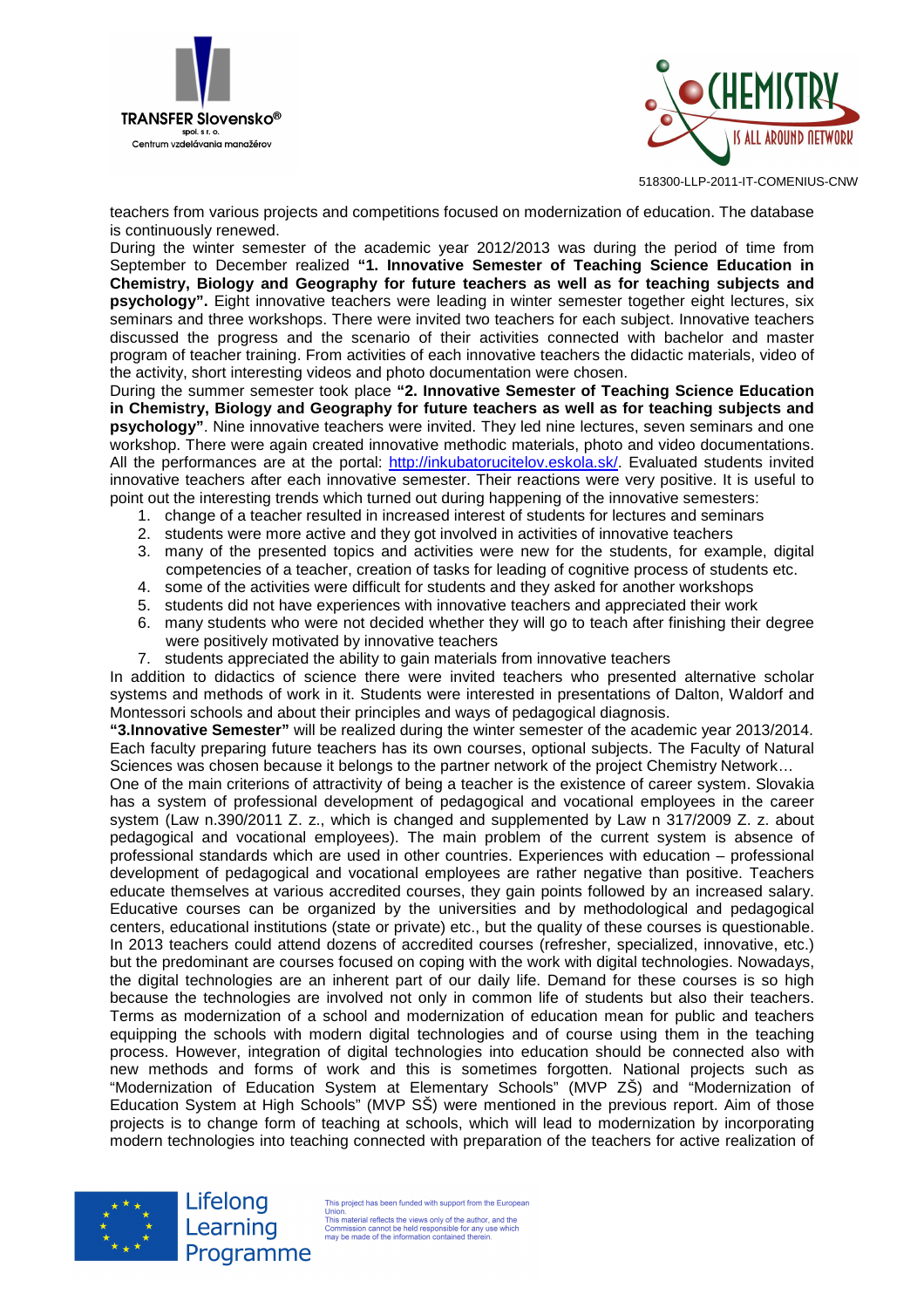



the school reform by adapting educational system to the needs of the society. Projects are focused on innovation and modernization of the content of education and methods in teaching, but mainly on the preparation of teachers with new competences for a work in the Modern school of the 21. century (less memorizing for students, more interesting lessons, better possibilities for self-realization for the teachers and a new system of the career development). Target groups of those projects were teachers of elementary schools and high schools from Slovak Republic, who teach at least one of these subjects: Math, Physics, Chemistry, Biology, Slovak Language, History, Geography, Music and Art. There were created 20 publications for these teachers which cover the whole project issue beginning with digital literacy through modern didactic technique to using of technologies in teaching. For teachers of scientific subjects (Chemistry, Biology, Geography) there were created methodic materials which consist of specific suggestions for involving digital technologies into their teaching plans. In the study material for chemistry teachers for elementary schools are presented options of using innovative methods in teaching chemistry, suggestions and illustrations of project teaching, experiments with the support of digital technologies, special software for chemists, examples of using the portal Planet of Knowledge, interactive board and examples of developing key competencies. Last chapter is dedicated to new ways of evaluation of the students. Similar study plan for the high school teachers consists of illustrations of lessons using DT, portal Planet of Knowledge, interactive board, project teaching, special software for chemists computer supported experiment and e-learning environment. In the course the teachers of chemistry gained practical skills with digital technologies and software and they got chance to implement them into their teaching. Teachers were educated in three modules with the length of 106 lessons divided into the part which required their presence at the course and distance learning. The presence part consisted of meetings with professional lectors in training center equipped with needed digital technologies. There were created 20 training centers for the needs of projects MVP in Slovakia. Teachers completed also distance learning by e-learning system of the project (www.modernizacia vzdelavania.sk). In December 2012 this part was finished. Overview of finishing the education according to years and modules is shown in graphs 1 and 2.







Lifelong Learning Programme

This project has been funded with support from the Europear

Union.<br>This material reflects the views only of the author, and the<br>Commission cannot be held responsible for any use whic<br>may be made of the information contained therein.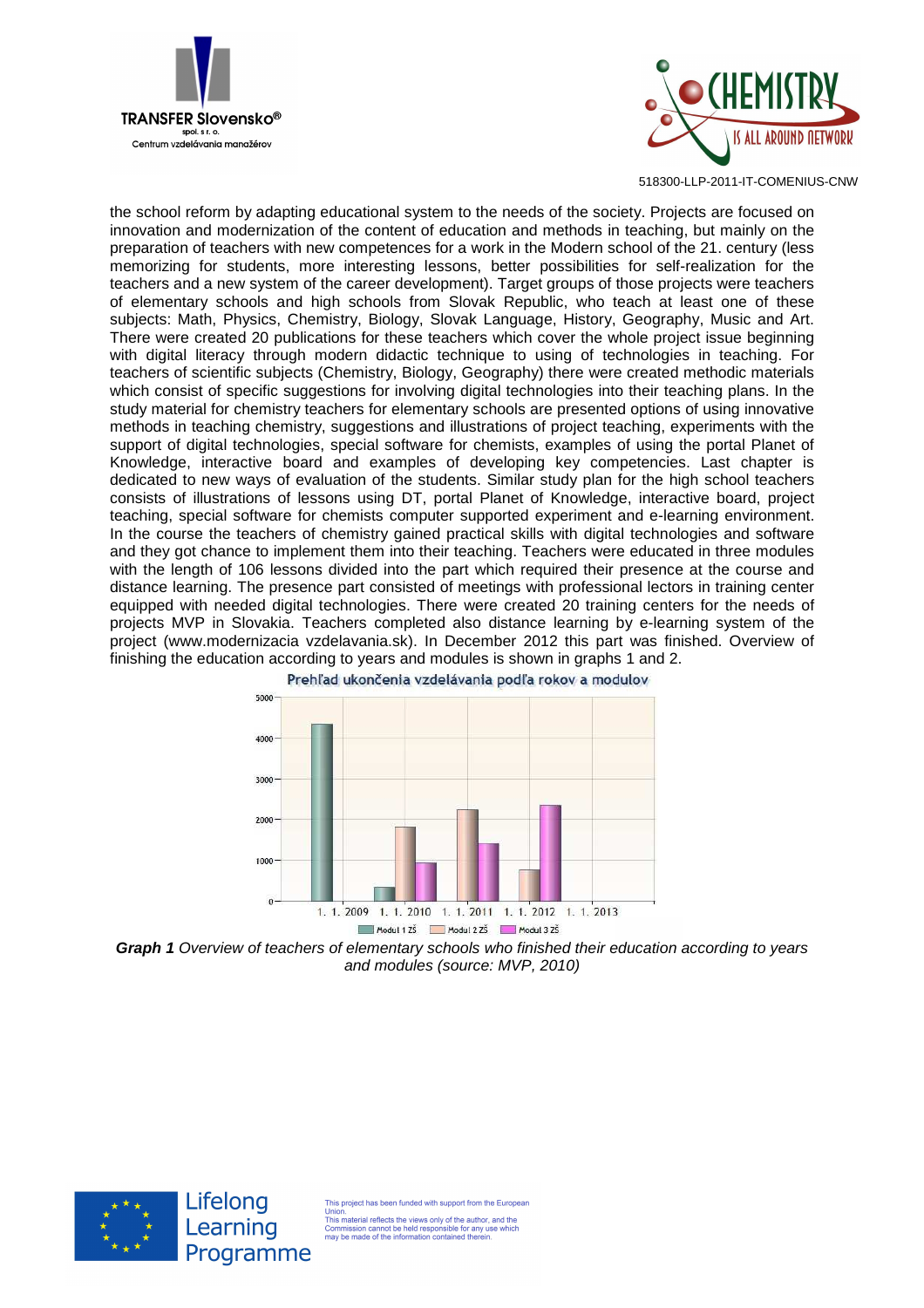





**Graf 2** Overview of teachers of high schools who finished their education according to years and modules (source: MVP, 2010)

For the subjects of Biology, Chemistry and Geography there were present 1769 teachers of elementary schools and high schools (attending at least one module). 1599 teachers representing 90,39% also successfully graduated. Current amount of active teachers who successfully graduated and kept active in the project is 1570 teachers, which is 88,75%. After graduation from all modules and delivering on-line activities, there follows the last phase – writing of a final report. Topics were created by teams of professionals for each subject. Teachers could choose a type of the final report:

- Research.
- Didactic project,
- Qualified suggestion of teaching aid on the basis of ICT with the suggestion of the use.

Teachers who successfully completed the educational project graduated in the specialized education (Law 317/2009 about pedagogical and vocational employees) and they were given 35 credits. The actual amount of teachers of subjects of Biology, Chemistry and Geography who successfully graduated at the final meeting connected with the advocacy of the final work is 1163 which is 74,07% from the total amount of participants. National projects MVP ZŠ and MVP SŠ belong to the biggest educational projects which have been realized in the last 5 years in Slovakia and affected thousands of teachers. Department of Education plans to ask graduates of those projects in the subject of chemistry for the feedback – how they perceive the training after some time, what they use in the lessons from the trainings, which technologies they use.

The Faculty of Natural Sciences UKF in Nitra prepared an educational program for the chemistry teachers named Chemistry in Practice within the project PRIMAS which aims to support integration of revelatory teaching (IBL) into teaching Math and scientific subjects. There were 24 teachers present at the first training. The range of the education was 60 lessons (http://www.primas.ukf.sk/index.html). The education consisted of lectures, seminars, practical exercises in the topics of Chemistry of Plastics and Chemistry of Daily Life (cosmetic chemistry, chemistry in food, chemistry in cleaning).

# **2. Main barriers in preparation of future chemistry teachers and practice of the teachers**

Presence of good teachers (connected with the preparation of future teachers) at schools is dependent on two factors: good selection of applicants who possess an interest for a job in education and their preparation before starting working along with providing opportunities for further improvement while teaching (continual education). From those factors result the need of change in the system, providing of a good selection and preparation for the work in education. It is inevitable to increase attractivity of the teaching job (from the financial point of view), provide a good selection of applicants and orientate on the best graduates of high schools, work out professional standards for beginning teachers and improve the quality of preparation for teaching (so that graduates will be able



Lifelong Learning Programme

This project has been funded with support from the European This project has been funded with support from the Europe<br>Union.<br>This material reflects the views only of the author, and the<br>Commission cannot be held responsible for any use which<br>may be made of the information contained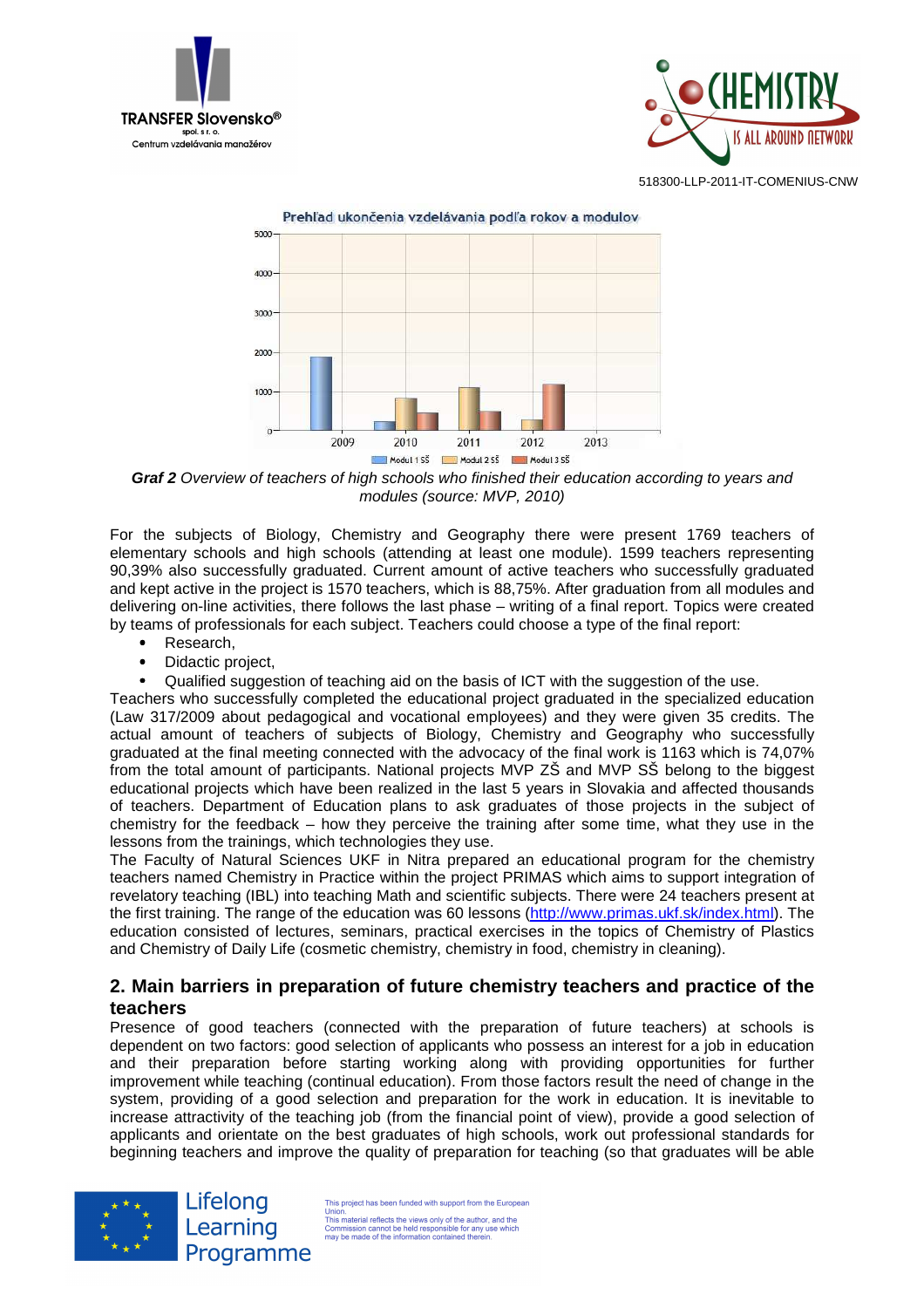



to provide educative process in the harmony with ŠVP of the certain kind of school and education. It means that preparation of future teachers for elementary schools has to have different pedagogical – psychological preparation than the preparation of teachers for high schools. It is advisable to provide more practical teaching in preparation of future teachers and provide higher difficulty for studying teaching. After completing the graduating preparation provide another professional development and growth. For improving the professional growth it is needed to toughen the process of accreditation of programs of continual education and to provide feedback from the previous participants of education, toughen the requirements for professional grants and provide the control of quality and progress of the programs of continual education. From TALIS 2008 study results that Slovakia belongs to countries with the highest amount of highly qualified teachers who do not continue in another continual education.

We consider the main problems in preparation of future teachers to be that there is not a unified way of preparation, the big amount of faculties, which prepare future teachers; dividing of the study at BSc. and Mgr. degree (the implementation of BSc. graduates is not provided); little amount of practical education (pedagogical practice); small connection between practice and theory; disinterest for studying teaching and not enough applicants.

The main problem in preparation and education of teachers is implementing the credit system because teachers want to gain credits but they are not interested in professional growth and improving educative process. There is also an insufficient offer of the further education.

# **3. Workshop**

This was the second from the three project workshops. We managed to provide presence of one expert. With the other experts and teachers involved we had another workshop. At this workshop there were formulated presented notices and suggestions. At the beginning the atmosphere was rather tense because there was a short fail of technics (webcam stopped working). We would like to emphasize that nowadays it is really difficult to convince teachers for this type of cooperation. Everyone has a lot of work and they are also involved in various types of national and international projects. Financial motivation is minimal, so when they agree on some cooperation to benefit their work it should be clearly stated. Another problem is that teachers do not know English, so some of the information on the web page is less available for them. This does not apply to experts, who have more time issue because they are involved mainly in international projects

In this workshop participated five teachers and two experts. Workshop took place in the space of the new educational center HITACHI at the Faculty of Natural Science of UK. Doc. Brestenská introduced aims of the educational center and invited people who present at the conference: The Magic of Science Begins in a School (Natural Sciences in Slovak School System and their Future), which will be at the end of June at the Faculty of Natural Science of UK. Discussion about preparation of future teachers and teachers of chemistry unfolded from one basic starting point: importance of good preparation of future teachers and of the lifetime education for teachers. It was emphasized that without a good teacher there cannot be a good scholar system.

Another topic of the workshop included available courses for teachers of chemistry. There is a big offer of accredited courses of continual education. Doc. Brestenská stated that their quality is questionable. She said that everything depends on the quality of the lecturer, who leads the course. She also remarked that many times teachers are interested only in credits they gain also without taking part in a course (it is enough to pay the fee for the course). Teachers present and Mgr. Javorová, PhD. stated that they also have experiences with teachers who were not interested in courses. They also agreed that they have experiences with the courses where it is enough to write only an essay.

Another topic was preparation of students of chemistry for teaching at the Faculty of Natural Sciences. At this faculty is a relatively big Department of Didactic in Science. From this department were present Doc. Brestenská and Mgr. Javorová, PhD. who are experts in national project Modernization of educational process. They are both dealing with preparation of future teachers and with educating of teachers and with problems connected to it. Doc. Brestenská is involved in many European projects as well. According to her, the biggest problem in preparation of the future teachers is a complex of many other factors:



Lifelong Learning Programme

This project has been funded with support from the European This project has been funded with support from the Europ<br>Union.<br>This material reflects the views only of the author, and the<br>Commission cannot be held responsible for any use which<br>may be made of the information contained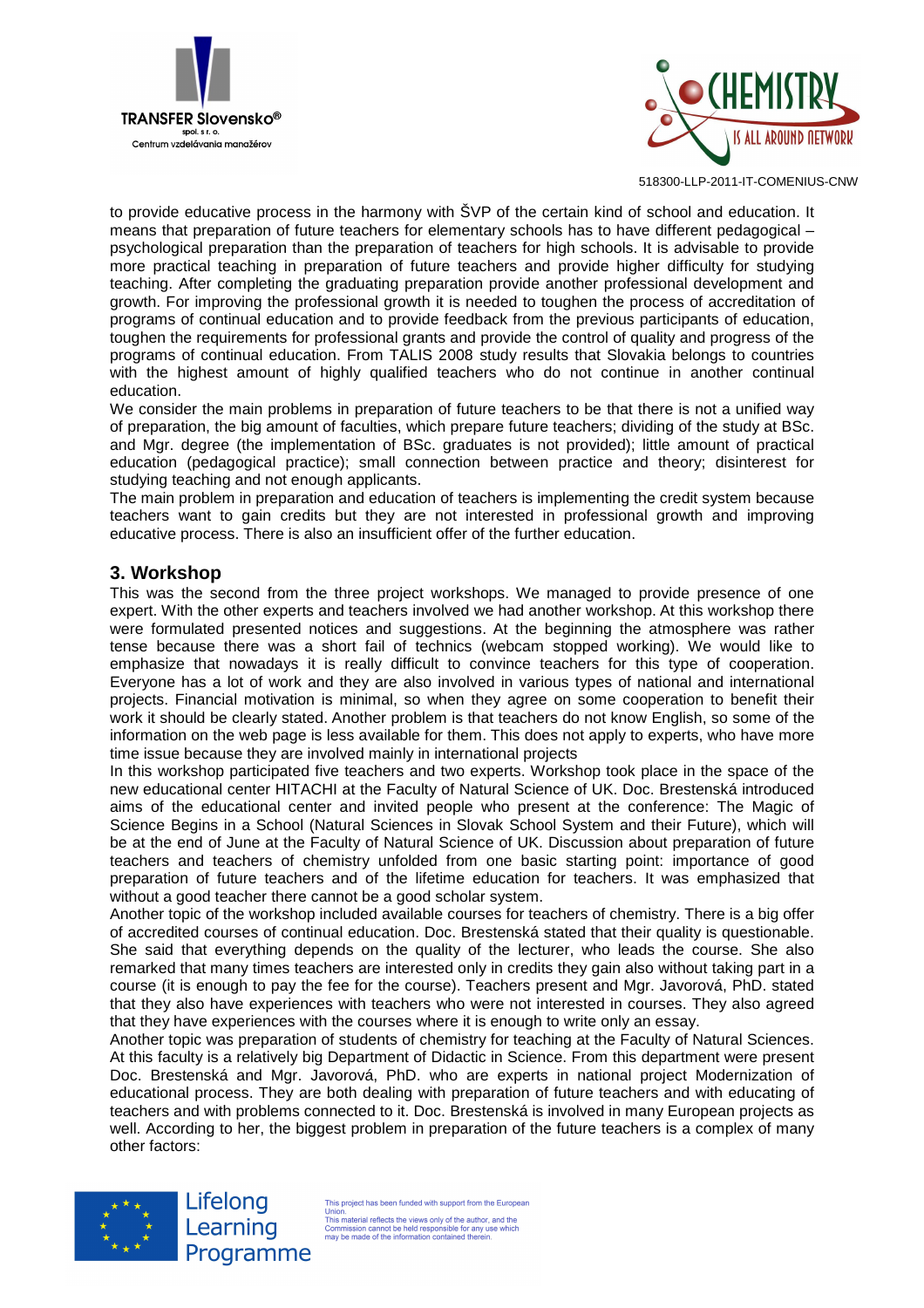



- quality of applicants
- absence of good textbooks of didactic for natural sciences
- good pedagogical practice during study (absence of enough teachers and schools)
- inner motivation of the students
- sufficient offer of appropriate optional subjects

Doc. Brestenská introduced the project Incubator of Innovative Teachers of Scientific Subjects and presented results reached and also her experiences from the two innovative semesters. She emphasized that it would be appropriate to continue in cooperation with innovative teachers after finishing the project.

At the end of the workshop, manager of the project Juraj Dúbrava thanked to everyone present for a very good discussion and added that he is looking forward to the next cooperation.

# **4. Conclusions**

Society nowadays requires active, innovative and creative teachers who need to educate themselves more in order to be like this. The reform of education is an ongoing and difficult process which needs to be realized as a vision connected with the innovative processes from below. It means with the support of innovative teachers at schools. In accordance with the law about pedagogical and vocational employees as well as in accordance with the edict about continual education is realized post gradual education of the teachers. After a successful graduation from the courses teachers earn credits which entitle them to qualification progress with higher financial evaluation or entitle them to do attestations, etc. Teachers can be educated in many projects (financed by EU) in many educational institutions, methodological centers and various organizations which offer accredited educational courses. The question is whether the courses are good, whether the teacher learns something he can use in his pedagogical practice. Schools have bought expensive digital technology – computers, interactive boards, visualizers, voting machines, measuring machines for experimental activities and many times a teacher does not know how to work with them and how to use them in educational process. On the basis of this teachers choose courses which are focused only at technical side but not at didactic application into educational process. Interactive board is many times used as an expensive screen on which videos and Power Point presentations are projected. Teachers do not know how to work with the program and how to create educational materials in them. It is the same with the measuring machines which are great for experimental activity of the students but are also very expensive. If we want to have modern and flexible system of education which will guarantee quality and efficiency, then it is needed to rethink previous strategies of changes. It is needed to establish professional standards for teachers. Major impact on results of the students has the quality of education and learning which is provided by a specific teacher. If we want to have good teachers it is needed to start in pre gradual preparation of pedagogical employees and continue in good continual education.

# **Bibliography and References**

http://inkubatorucitelov.eskola.sk/. (2013). Cit. 14. 6 2013. Available online: Teachers' incubator. http://modernizaciavzdelavania.sk/. (2013) Cit. 20.6.2013) Available online.

http://www.primas.ukf.sk/index.html (2013). Cit. 30.6.2013). Available online.

Brestenská, B. (2007). Od Homo sapiens k Homo mobilis - od učiteľa nalievača vedomostí k učiteľovi manažérovi procesu vzdelávania. Aktuálne trendy vo vyučovaní prírodovedných predmetov (s. 31-34). Bratislava: Univerzita Komenského.

Brestenská, B., & kolektív., a. (2010). Premena školy s využitím informačných a komunikačných technológií. Využitie IKT v danom predmete, spoločná časť. Košice: ÚIPŠ, elfa, s.r.o.

Hrašková, S., & Brestenská, B. (2011). Komparácia modelov rozvíjania a hodnotenia digitálnych kompetencií učiteľa. Biológia, ekológia, chémia, 15(3), 2-6.

Križanová, M., & Brestenská, B. (2011). Premena učiteľa z pohľadu učiteľa. Biológia, ekológia, chémia, 15(4), 4-6.

Správa o stave školstva na Slovensku. Príloha - Učiteľské noviny 17-21/2013.



Lifelong Learning Programme

This project has been funded with support from the European This project has been funded with support from the Europe<br>This material reflects the views only of the author, and the<br>Commission cannot be held responsible for any use which<br>may be made of the information contained therei